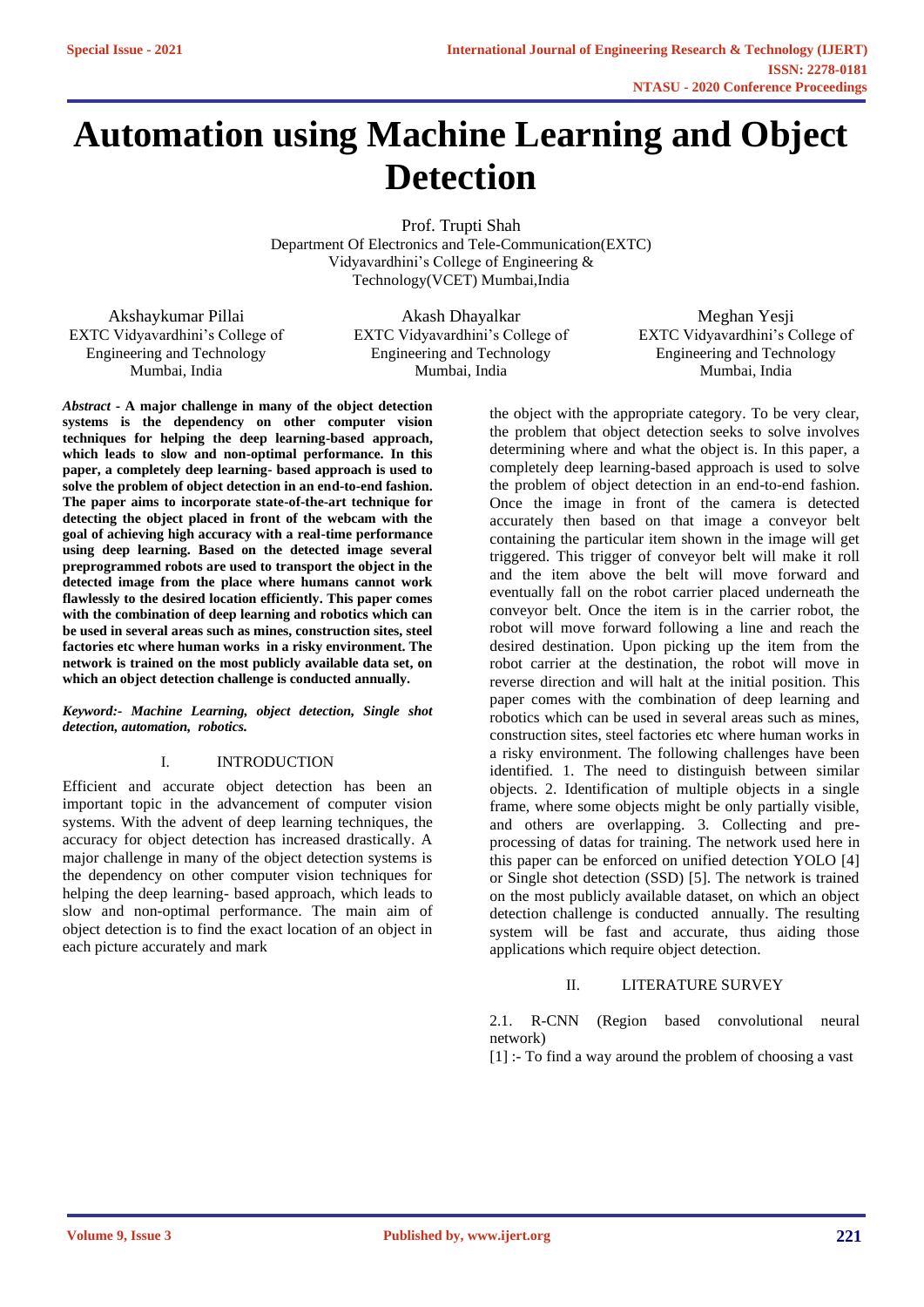number of regions, Ross Girshick et al. papered a method in which he use a discriminating search to dig out just 2000 regions from a image and he called them region proposals. Therefore, now, as an alternative of trying to categorize a huge number of regions, we can just effort with 2000 regions.

2.2. Fast R-CNN [2] :- The similar author of earlier paper (R- CNN) also solved some of drawback of R-CNN to construct the object detection algorithm called fast R-CNN. This algorithm is similar to the previous R-CNN algorithm. But instead feed region proposals to CNN, we can provide the input image to build the convolutional map. This is fast than R-CNN because there is no need to feed proposals of 2000 region to convolutional neural network each time. Instead of this, the convolution operation is made only one time per image and a feature map generates from it.

2.3. Faster R-CNN [3] :- R-CNN & Fast R-CNN finds region proposal using selective search. This is a timeconsuming & slow process which affects the performance of network. Due to this problem, Shaoqing Ren et al. built an algorithm of object detection that eliminate the discriminating search algorithm and let the network learn the region proposal. Same as fast R-CNN, the image is provided to a convolutional network as an input that will provide the convolutional feature map. A different network is used to guess the region proposals instead using of selective search algorithm on the feature map to recognize the region proposals. Reshaping of the region proposals which are predicted is done using a RoI pooling layer which classifies the image within the planned region and guess the offset value for bounding boxes.

2.4. YOLO (You Only Look Once) [4] :- All of the earlier object detection algorithms use regions to localize the object inside the image. Apart from the above seen algorithms which are region based, You Only Look Once or YOLO is an algorithm based on object detection which is much different.

The only convolutional network predicts the bounding boxes and the class probabilities for these boxes in YOLO. 2.5. SSD (Single Shot Detection) [5]:-A one single shot can be taken to detect numerous objects inside the image in SSD, while regional proposal network (RPN) approaches such as R- CNN series which requires two shots, one for proposal of generating regions and the other for detection of object of every proposal. Hence, SSD is faster than RPN based approach.

# III. PROBLEM STATEMENT

The major challenge in this problem is that of the variable dimension of the output which is caused due to the variable number of objects that can be present in any given input image. Any general deep learning task requires a fixed dimension of input and output for the model to be trained. Another important obstacle for widespread adoption of object detection systems is the requirement of real-time (30fps) while being accurate in detection. The more complex the model is, the more time it requires for inference; and the less complex the

model is, the less is the accuracy. This trade-off between accuracy and performance needs to be chosen as per the

application. Classifications as well as regression are the major problems involved which is leading the model to be learnt simultaneously. This adds to the complexity of the problem. A lot of work is there in object detection by the use of traditional computer vision techniques (sliding windows, deformable part models). However, lack of accuracy of deep learning-based techniques. Among the deep learning-based techniques, two broad class of methods are prevalent: two stage detection (RCNN [1], Fast RCNN [2], Faster RCNN [3]) and unified detection (Yolo [4], SSD [5]. The robot used here follows a line to transport the object from source to destination; the irregularity in the line can make the robot to halt unnecessarily. Moreover, the path surface should be even so that the carrier robot can move back and forth flawlessly.

# IV. PROPOSED METHDOLOGY

# *4.1 SSD*

Sliding window detection, as its name suggests, slides a local window across the image and identifies at each location whether the window contains any object of interests or not.

Multi-scale increases the robustness of the detection by considering windows of different sizes. Such a brute force strategy can be unreliable and expensive: successful detection requests the right information being sampled from the image, which usually means a fine-grained resolution to slide the window and testing a large cardinality of local windows at each location. Input and Output: The input to an SSD is an image which is of fixed size, for example, 512x512 image for SSD512. The fixed size constraint is mainly for efficient training with batched data. Being fully convolutional, the network can run inference on images of different sizes. The output of SSD is a prediction map. Each location in this map stores classes confidence and bounding box information as there are indeed

an object of interests in every location. Obviously, there will be a lot of false alarms, so a further process is used to select a list of most likely prediction based on simple heuristics.



Fig. 4.1 Block diagram of SSD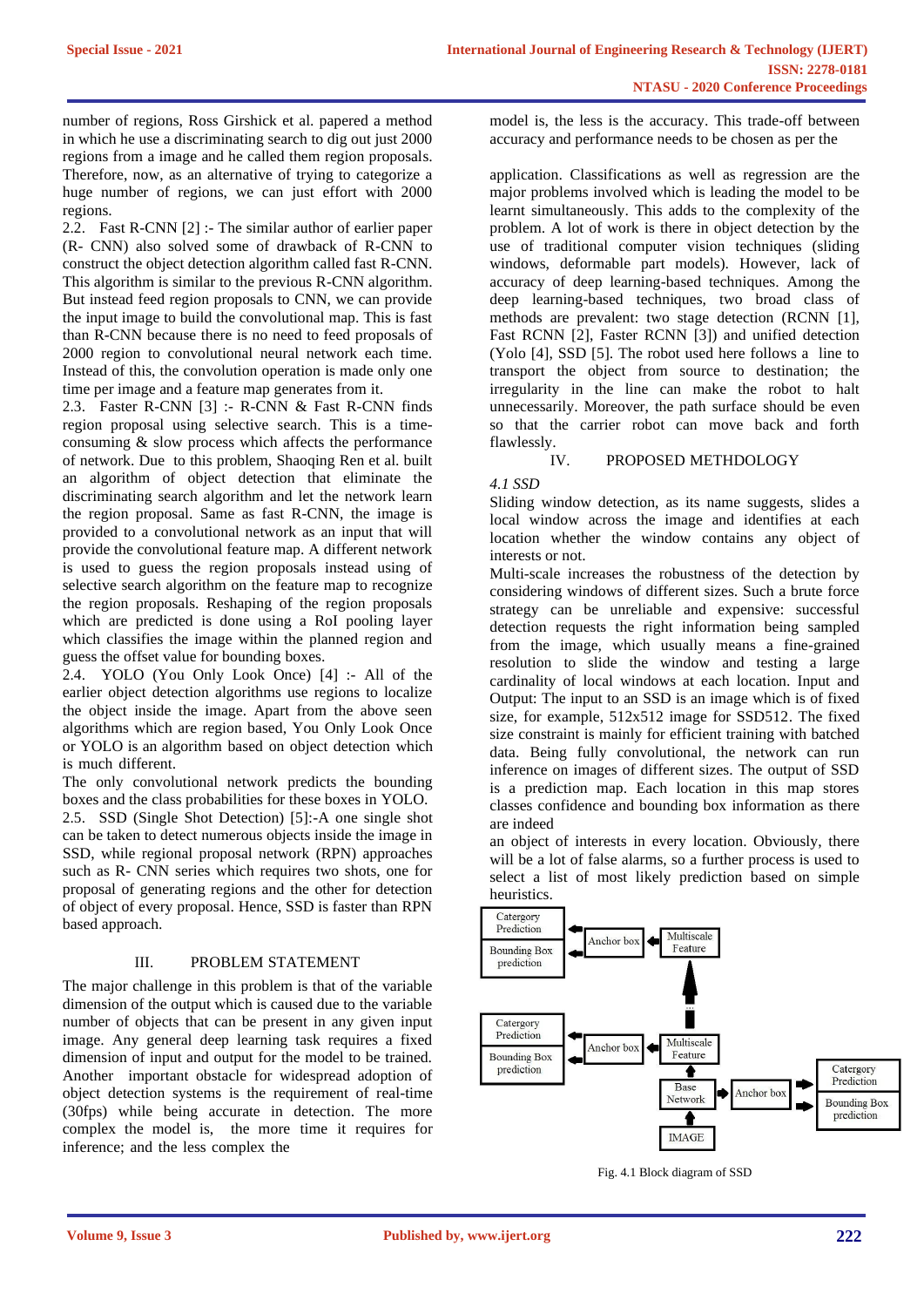#### *4.2. Yolo*

A only convolutional network is the one which identifies more than one bounding boxes as well as class probabilities for boxes at a same time. YOLO trains the full images and optimizes detection performance. This unique model has numerous benefits when compared with traditional methods of object detection.

Firstly YOLO is very fast. Since we make detection as a reversion problem we do not need a difficult pipeline. We simply run the neural network on a fresh image during testing to predict detections. Secondly, the base network operates at a speed of 45 fps with no batch operating on a Titan X GPU, while a quick version runs at more than 150 fps. It means streaming video can be processed in real-time with about less than 25 ms of latency. When compared with sliding window and region proposal-based techniques, YOLO observes the whole image during training time so it completely encodes contextual information about classes as well as their appearance. Fast R-CNN, a popular detection method, makes error in background patches in the image for the objects because it cannot observe the large context. YOLO makes almost less than half number of errors in background when compared with fast R-CNN. Thirdly YOLO learns generalizable representations of objects. When it is trained on normal images and tested on artwork, YOLO beat top detection methods like DPM and R-CNN by a large margin. Since YOLO is highly generalizable model it can break down if applied to fresh domains or unpredicted inputs.

#### *4.3 Conveyor belt*

Once the object in front of the camera is detected and identified with the help of the above mentioned algorithms then the conveyor belt at the distant location holding the detected object will start. This will allow the object to move forward and eventually fall on a carrier robot which is placed underneath the conveyor belt at its end of the length



# *4.4 Line follower robot*

Line follower Robot is a machine which follows a black line. Concept of working of line follower is related to light. We use here the behavior of light at black and white surface. When

light fall on a white surface it is almost full reflected and in case of black surface light is completely absorbed. This behavior of light is used in building a line follower robot**.**  In this arduino based line follower robot we have used IR Transmitters and IR receivers also called photo diodes. They are used for sending and receiving light. IR transmits infrared lights. When IR rays falls on white surface, it's reflected back

and caught by photodiodes which generates some voltage

changes. When IR light falls on a black surface, light is absorb by the black surface and no rays are reflected back, thus photo diode does not receive any light or rays.

Here in this arduino line follower robot when sensor senses white surface then arduino gets 1 as input and when senses black line arduino gets 0 as input.

Based on these fundamentals, the robot will reach the destination with the object and will stop and the stop mark. Upon manually picking up the object from the carrier at the stop point of the robot; the robot will move backward to the initial position i.e. under the end length of the corresponding conveyor belt



Fig. 4.5 Line follower robot with a carrier Procedure flow

- 1. Object sample is shown in front of the webcam .
- 2. The algorithm used will detect and categorize the object.
- 3. Once the object is detected and categorized accurately a unique signal corresponding to the object will be sent to a controller which controls a conveyor belt placed at a distant location.
- 4. Thus the corresponding conveyor belt holding the original object whose sample was shown in front of the webcam will get started
- 5. As a result, the object above the conveyor belt will move forward and eventually fall on the carrier robot.
- 6. When the object arrives at the carrier the robot will start moving in forward direction until it reaches the stop mark at the desired destination.
- 6. When the robot reaches the desired destination, a person should manually pick up the object from the carrier.
- 7. As soon as the object is picked up from the carrier the robot will move backward to its initial position.